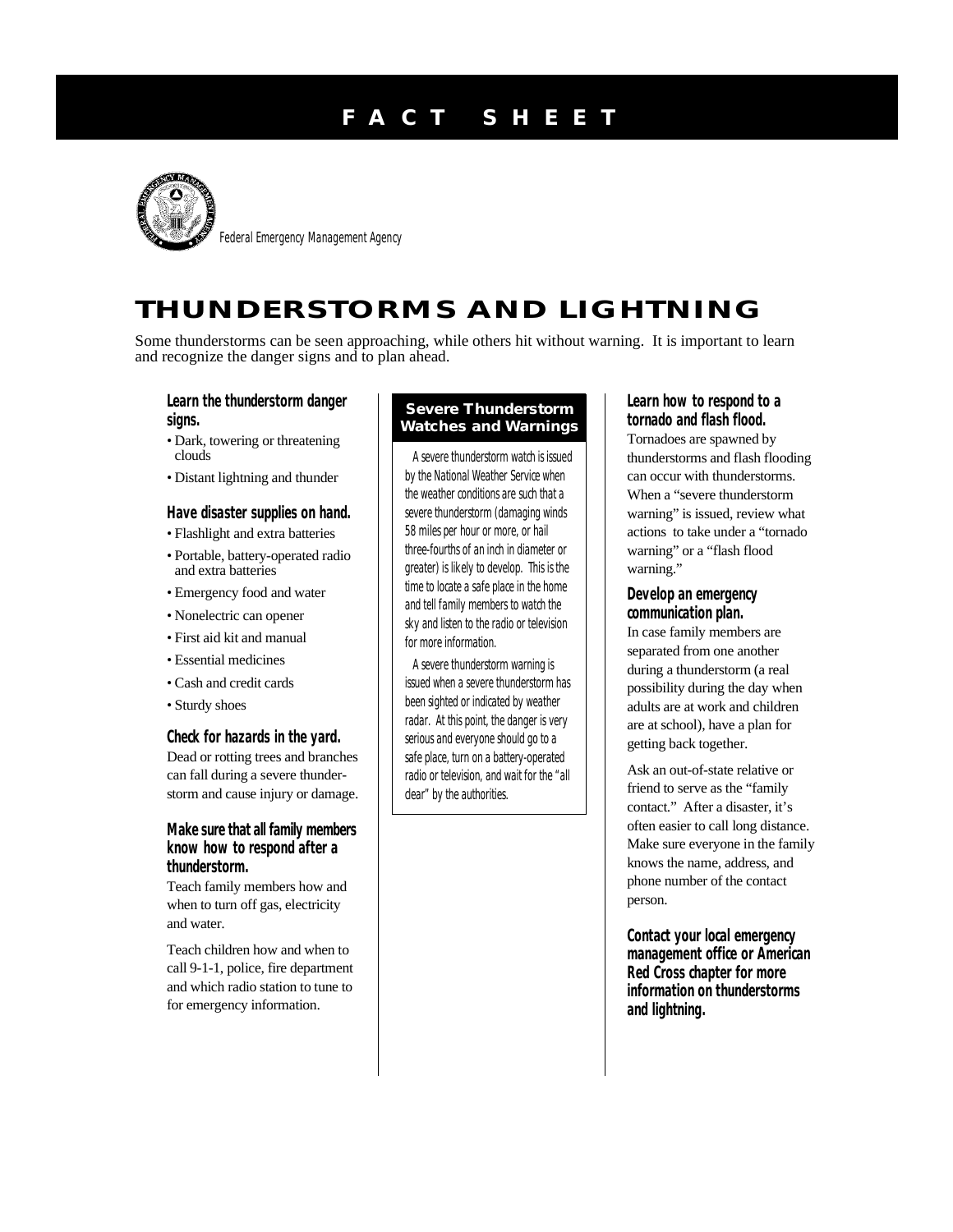### **If indoors:**

■ Secure outdoor objects such as lawn furniture that could blow away or cause damage or injury. Take light objects inside.

■ Shutter windows securely and brace outside doors.

■ Listen to a battery-operated radio or television for the latest storm information.

■ Do not handle any electrical equipment or telephones because lightning could follow the wire. Television sets are particularly dangerous at this time.

■ Avoid bathtubs, water faucets, and sinks because metal pipes can transmit electricity.

#### **If outdoors:**

■ Attempt to get into a building or car.

■ If no structure is available, get to an open space and squat low to the ground as quickly as possible. (If in the woods, find an area protected by a low clump of trees— never stand underneath a single large tree in the open.) Be aware of the potential for flooding in low-lying areas.

■ Kneel or crouch with hands on knees.

■ Avoid tall structures such as towers, tall trees, fences, telephone lines, or power lines.

■ Stay away from natural lightning rods such as golf clubs, tractors, fishing rods, bicycles, or camping equipment.

■ Stay away from rivers, lakes, or other bodies of water.

■ If you are isolated in a level field or prairie and you feel your hair stand on end (which indicates that lightning is about to strike), drop to your knees and bend forward, putting your hands on your knees. Do not lie flat on the ground.

## **If in a car:**

■ Pull safely onto the shoulder of the road away from any trees that could fall on the vehicle.

■ Stay in the car and turn on the emergency flashers until the heavy rains subside.

■ Avoid flooded roadways.

# **Estimating the Distance from a Thunderstorm**

Because light travels so much faster than sound, lightning flashes can be seen long before the resulting thunder is heard. Estimate the number of miles you are from a thunderstorm by counting the number of seconds between a flash of lightning and the next clap of thunder. Divide this number by five.

**Important:** You are in danger from lightning if you can hear thunder. Knowing how far away a storm is does not mean that you're in danger only when the storm is overhead.

# **Hail**

Hail is produced by many strong thunderstorms. Hail can be smaller than a pea or as large as a softball and can be very destructive to plants and crops. In a hailstorm, take cover immediately. Pets and livestock are particularly vulnerable to hail, so bring animals into a shelter.

### **Check for injuries.**

A person who has been struck by lightning does not carry an electrical charge that can shock other people. If the victim is burned, provide first aid and call emergency medical assistance immediately. Look for burns where lightning entered and exited the body. If the strike caused the victim's heart and breathing to stop, give cardiopulmonary resuscitation (CPR) until medical professionals arrive and take over.

**Remember to help your neighbors who may require special assistance — infants, elderly people, and people with disabilities.**

**Report downed utility wires.**

**Drive only if necessary. Debris and washed-out roads may make driving dangerous.**

# **Mitigation**

Mitigation includes any activities that prevent an emergency, reduce the chance of an emergency happening, or lessen the damaging effects of unavoidable emergencies. Investing in preventive mitigation steps now, such as installing lightning rods to carry the electrical charge of lightning bolts safely to the ground or purchasing flood insurance, will help reduce the impact of severe thunderstorms in the future. For more information on mitigation, contact your local emergency management office.

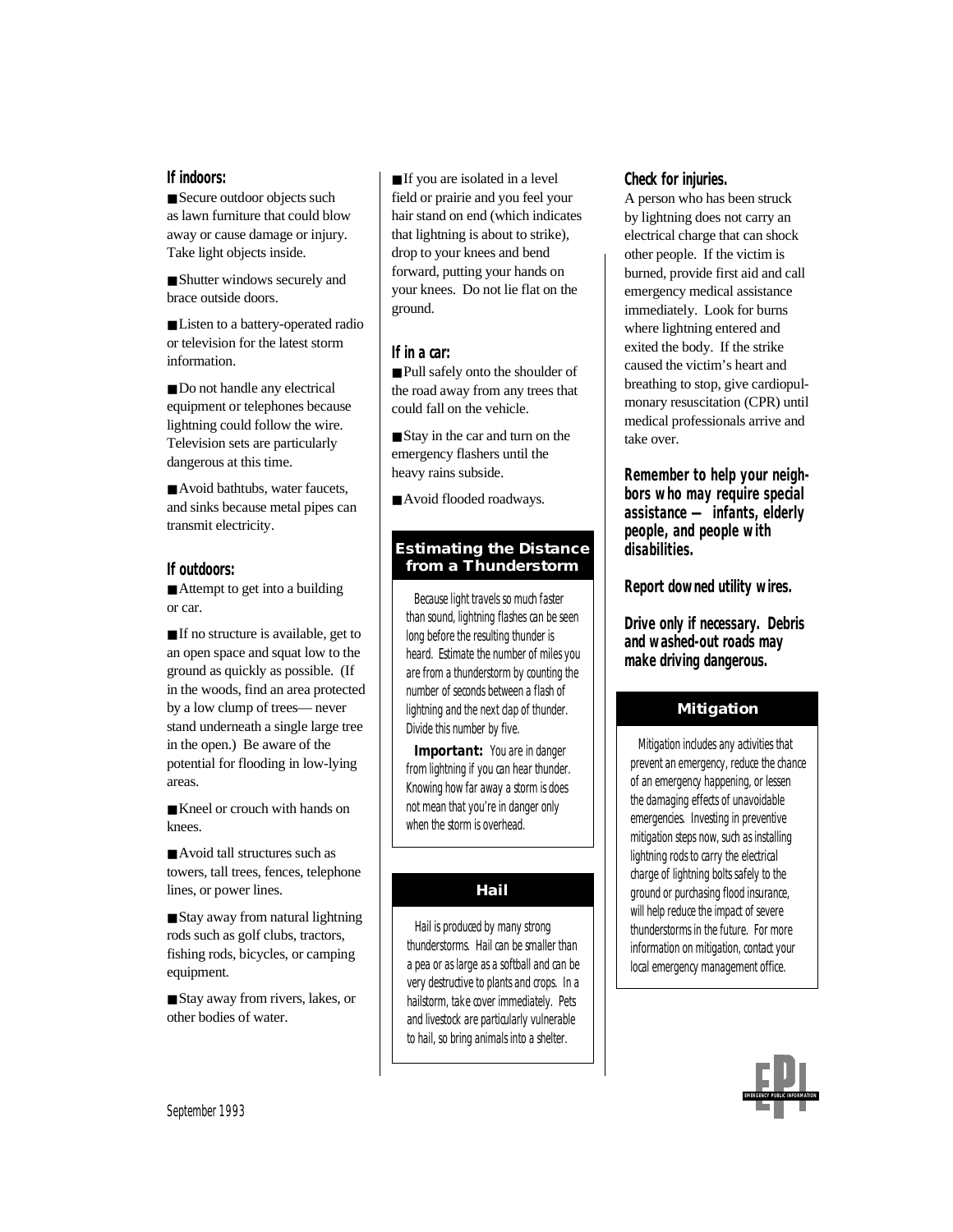# **B A C K G R O U N D E R**

# **THUNDERSTORMS AND LIGHTNING**

### **EMERGENCY INFORMATION**

**1.** Thunderstorms can bring heavy rains (which can cause flash flooding), strong winds, hail, lightning, and tornadoes. In a severe thunderstorm get inside a sturdy building and stay tuned to a battery-operated radio for weather information.

**2.** Lightning is a major threat during a thunderstorm. In the United States, between 75 and 100 Americans are hit and killed each year by lightning. If you are caught outdoors, avoid natural lightning rods such as tall, isolated trees in an open area or top of a hill and metal objects such as wire fences, golf clubs, and metal tools.

**3.** It is a myth that lightning never strikes twice in the same place. In fact, lightning will strike several times in the same place in the course of one discharge.



While thunderstorms and lightning can be found throughout the United States, they are most likely to occur in the central and southern states. The state with the highest number of thunderstorm days is Florida.

## **WHAT IS A THUNDERSTORM?**

*A thunderstorm is formed from a combination of moisture, rapidly rising warm air and a force capable of lifting air such as a warm and cold front, a sea breeze, or a mountain. All thunderstorms contain lightning. Thunderstorms may occur singly, in clusters, or in lines. Thus, it is possible for several thunderstorms to affect one location in the course of a few hours. Some of the most severe weather occurs when a single thunderstorm affects one location for an extended time.*

#### **WHAT IS LIGHTNING?**

*Lightning is an electrical discharge that results from the buildup of positive and negative charges within a thunderstorm. When the buildup becomes strong enough, lightning appears as a "bolt." This flash of light usually occurs within the clouds or between the clouds and the ground. A bolt of lightning reaches a temperature approaching 50,000 degrees Fahrenheit in a split second. The rapid heating and cooling of air near the lightning causes thunder.*